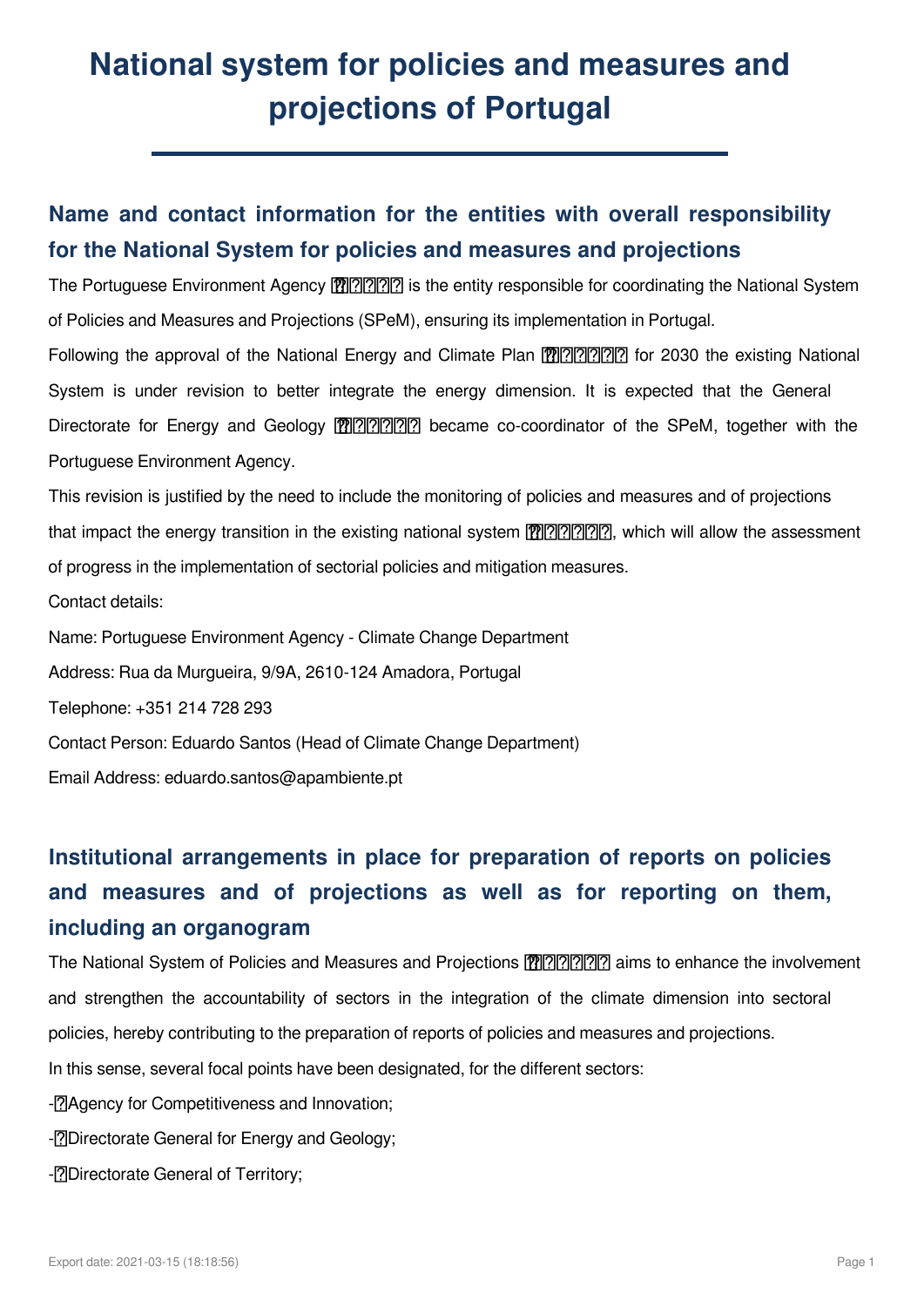-**PR**oundation for Science and Technology: -<sup>[7]</sup> Institute for Housing and Urban Rehabilitation; -**Plinstitute for Nature Conservation and Forests:** -**[?]Institute of Mobility and Transport**; -<sup>[?]</sup>Planning, Policy and General Administration Office; -<sup>[2]</sup>Portuguese Environment Agency (that also coordinate); -<sup>[7]</sup>Public Administration Shared Services Entity.

## **Legal arrangements in place for preparation of reports on policies and measures and of projections**

The legal basis for the national system for policies and measures and projections \⠀匀倀攀䴀尩 is provided by the Council of Ministers Resolution n.º 45/2016, of 26th August, which aims to foster the evaluation of progress in the implementation of sectoral policies and mitigation measures, enhancing the involvement and strengthening the accountability of sectors in the integration the climate dimension in sectorial policies, ensuring:

- Managing the process of identifying and designing policies and measures, or groups of policies and measures, to limit or reduce greenhouse gas emissions and other air pollutants by sources, or to intensify their removals by sinks, compliance with national obligations;

- Monitoring and reporting the implementation of policies and measures and their effects, as well as the reporting of projections in accordance with the requirements and the European and international guidelines, and ensure its agreement with the national inventory of anthropogenic emissions by sources and removal by sinks of atmospheric pollutants (INERPA);

- The preparation of national projections of greenhouse gas emissions and other air pollutants by sources and their removals by sinks, as well as the expected effects of the policies and measures being implemented and to be implemented, in accordance with the requirements and guidelines European and international, in conjunction with INERPA;

- Assessment of compliance of national obligations, including sectoral targets under the climate and energy package of the European Union and the air in the horizons policies in 2020, 2025 and 2030, as set out in the national strategic documents of climate change policies and air.

The Council of Ministers Resolution, which approves the national system includes the institutional, legal and procedural provisions applicable to the assessment of policies and the elaboration of projections of GHG emissions.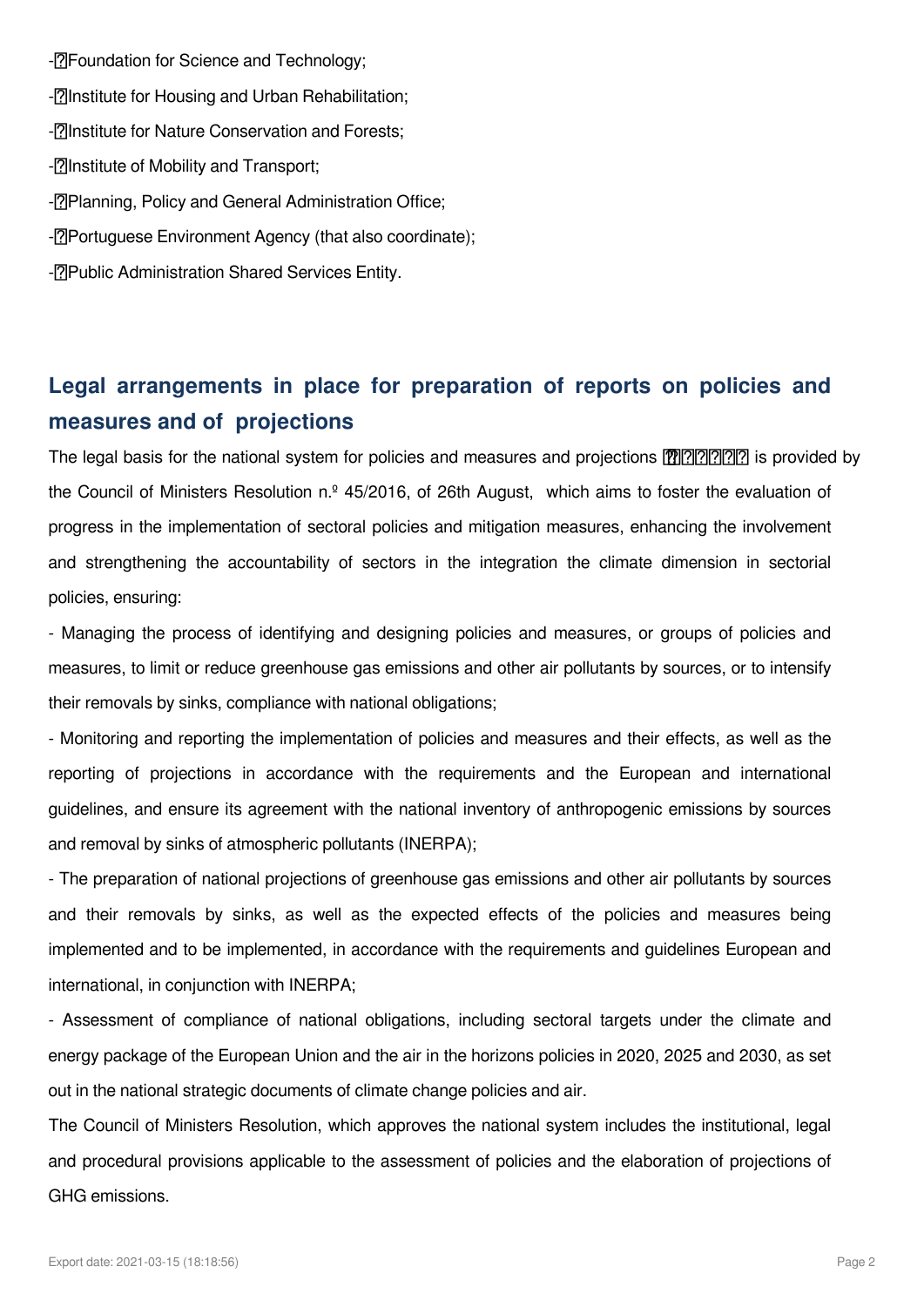# **Procedural and administrative arrangements and timescales in place for the preparation of reports on policies and measures and of projections, to ensure the timeliness, transparency, accuracy, consistency, comparability and completeness of the information reported**

The preparation of the Reports on policies and measures and projections are based on the results derived from the 2050 Carbon Neutrality Roadmap (RNC2050) and the 2030 National Energy and Climate Plan.

The methodologies and models used was already adopted in previous projections exercises, demonstrating that methodologies are well known, also the specific database, mainly for the energy sector, for Portugal is fed in regularly (TIMES PT model).

For agriculture, forestry and other land use, waste and waste water and fluorinated gases, Excel spreadsheets based on inventory methodologies, are used so that all categories and different gases are covered, ensuring that the methodology used to estimate GHG emissions are those contained in the National Inventory Report.

In order to monitor and report on the impacts of cross-sectoral policies and measures on climate change and energy transition, a platform is under development, which will be developed together with the sectors by developing indicators and identifying their respective regulations, funding, taxes and others.

#### **Description of the information collection process**

The starting point for the development of greenhouse gas emission trajectories, was the development of coherent socioeconomic scenarios, based on common narratives of possible evolutions of the Portuguese society until 2050, based on the evolution of macroeconomic parameters and demographic trends. This work was performed under the preparation of the 2050 Carbon Neutrality Roadmap.

In this regard, data from the National Statistics Institute [...] were considered, namely: INE, 2012 -Census 2011 and 2017b - Employment Survey, Demographic Statistics 2016 and Resident Population Projections 2015- 2080.

The proposed scenarios were subject to an external consultation and validation process, in particular with entities with responsibilities in the field of economic forecasting in Portugal [ $\mathcal{W}$ ||?||?||?||?||?|| as Portugal Central Bank, GPEARI – Finance Ministry Office of Planning, Strategy, Evaluation and International Relations; INE – Portuguese National Statistics Institute; GEE – Economy Ministry Office for Strategy and Studies; Foresight and Planning Department of the Environment Ministry, among others).

The narratives and their macroeconomic and demographic variables developed allowed, in the later modelling phase, to establish and characterize evolution scenarios for the different activity sectors energy and industry, transport and mobility, agriculture, forests, and waste and wastewater, namely by the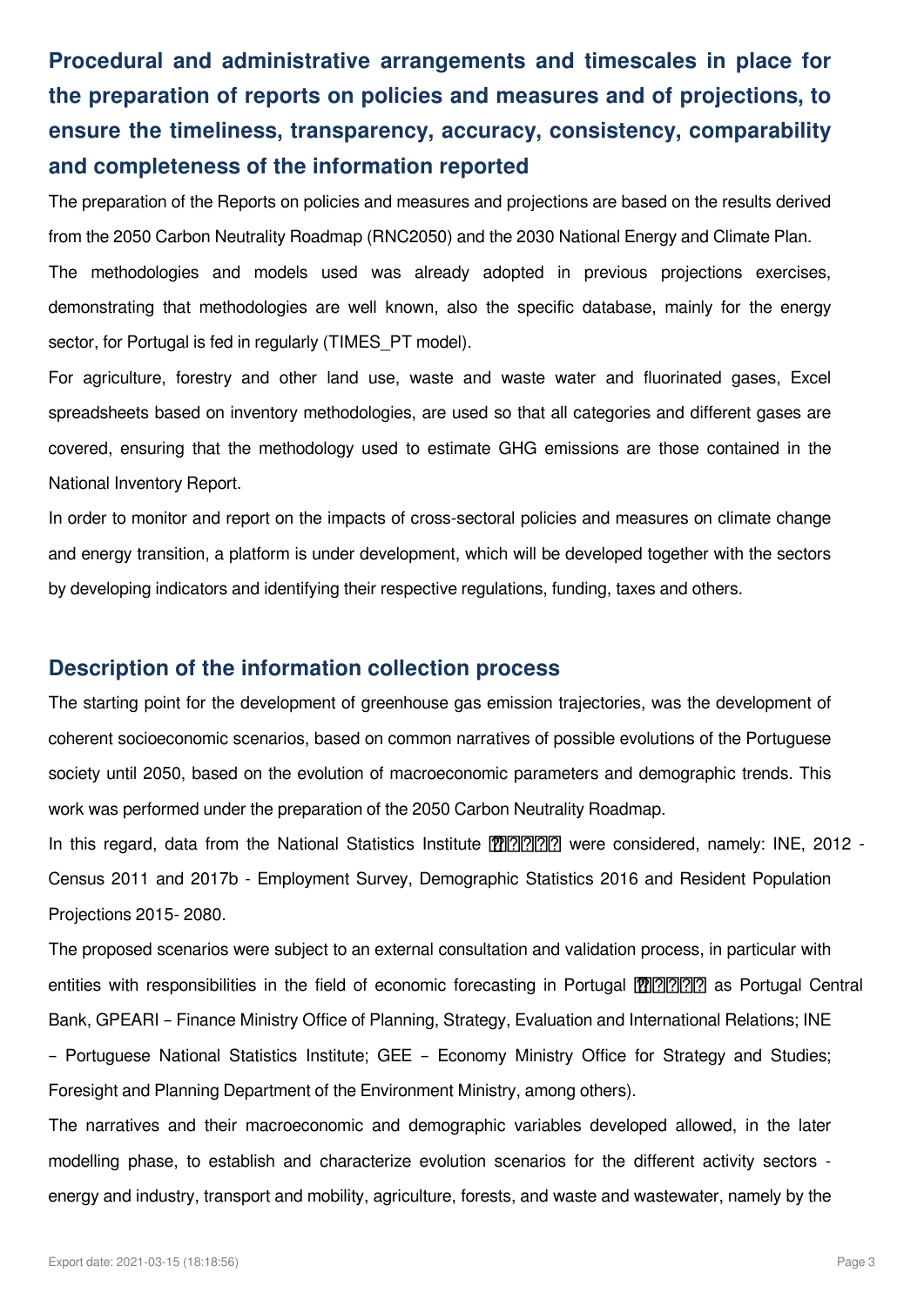estimation and characterization of demand for energy and services.

Several sectorial technical workshops and stakeholders meetings were preformed to perceive the role of the circular economy in the future of the different sectors, as well as inform the modelling work on the evolution of some of the main assumptions and trends  $\[\mathbb{R}\]\[\mathbb{R}\]$ ? cycle included workshops on Mobility, Forestry, Agrifood, Construction, Cities, Energy, Waste and waste waters).

Broader thematic event cycles were also promoted around the decarbonisation of society that integrated public sessions focused on the themes of Mobility, on the role of Forests for the decarbonisation, Energy Transition, Fair Transition and Sustainable Financing.

The preliminary results of the Roadmap were publicly presented on December 2018 having started on that date the formal public consultation process that ended on February 2019.

In parallel, public sessions were also held to jointly present these results and draft National Energy and Climate Plan \⠀倀一䔀䌀㈀ ㌀ 尩, in order to make known to the society these two key instruments of energy and climate policy, and to collect contributions and comments that could enrich these works. These sessions took place in a decentralized way across the country.

The different sectorial entities under the national system (SPeM) were also called to collaborate.

All these consultation processes led to useful information that allowed the revision of the scenarios and results of the projections and the revision of the policies and measures that are now part of the NECP2030.

#### **Description of the alignment with the national inventory system**

The SPeM ensures adequate articulation with the National System of Emissions Inventory by Sources and Removal by Sinks of Air Pollutants (SNIERPA).

To estimate GHG emissions the methodologies presented in the national emissions inventories are followed, which comply with the emissions calculation guidelines of the 2006 Intergovernmental Panel on Climate Change and relevant UNFCCC decisions for calculation of emissions and reporting emissions projections.

#### **Description of the links to arrangements on integrated national energy and climate reports pursuant to Art. 17 of Regulation (EU) 2018/1999**

The National System is under revision to better integrate the monitoring of policies and measures and projections that impact on the energy transition and will enable progress in the implementation of sectoral policies and mitigation measures to be assessed.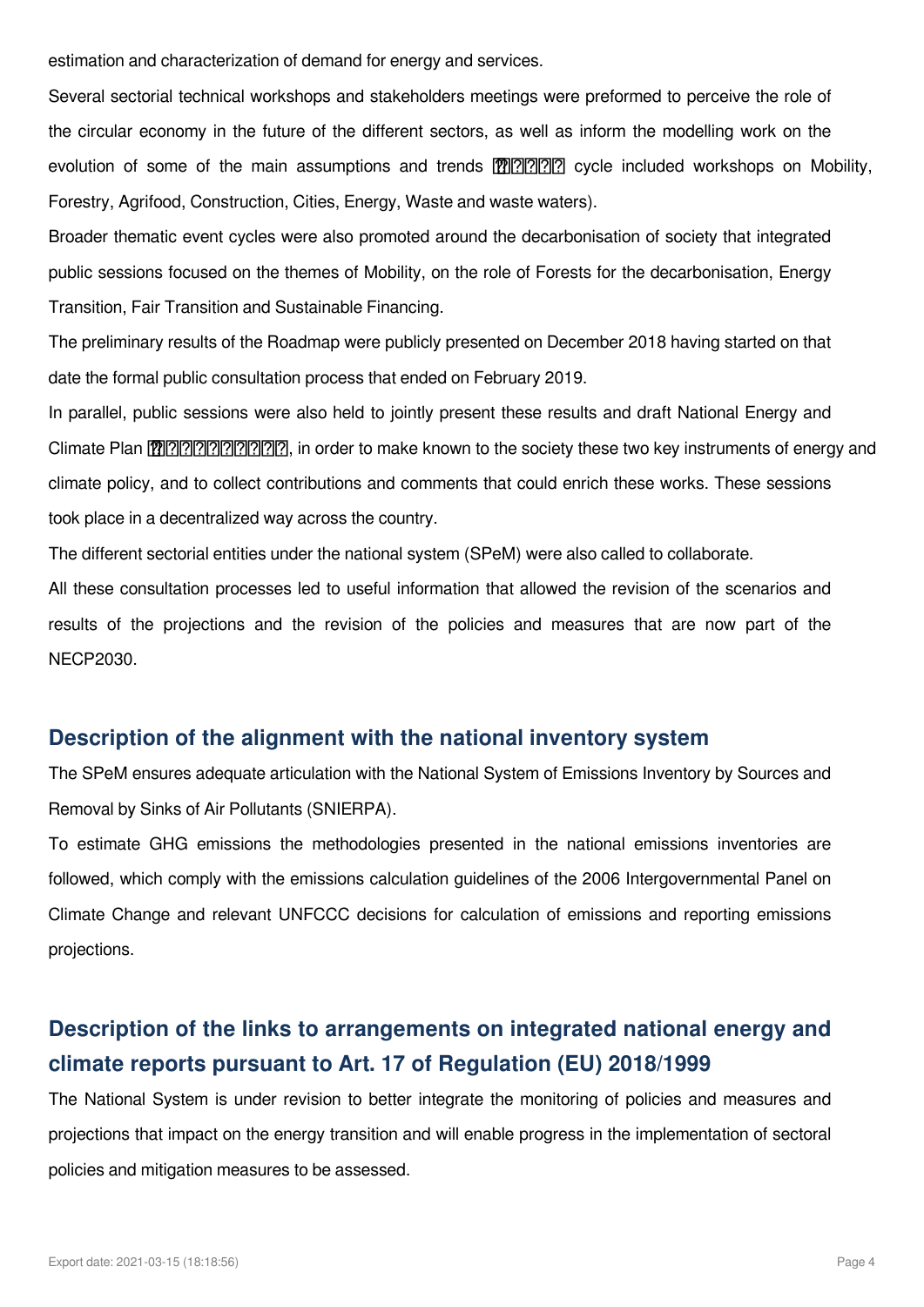We will take advantage of existing monitoring structures at national level, adapting them to this new reality which is more integrating between energy and climate policies.

### **Description of the quality assurance and quality control activities for reporting of policies and measures and projections**

The policies and measures and the projections QAQC available in the Reportnet 3.0 platform were used to check the completeness and coherence of the reports.

# **Description of the process for selecting assumptions, methodologies and models for making projections of anthropogenic greenhouse gas emissions**

For the development of projections, a methodologically separate approach was adopted for each of the four main sectors, since there is no single model that makes it possible to project emissions for all sectors and gases in an integrated manner.

-<sup>[</sup>?] Energy system: GHG emissions were estimated based on the TIMES PT optimisation model which includes, in an integrated manner, the entire Portuguese energy system starting from energy generation,

transport and distribution through to consumption in the end-use sectors such as industry \⠀椀渀挀氀甀搀椀渀最 industrial processes $\mathbb{R}$  transport, residential, services and agriculture  $\mathbb{R}$  ? energy use $\mathbb{R}$  in their multiple uses (heating, cooling, lighting, electrical equipment, passenger and freight mobility, among others).

-<sup>[2]</sup>Agriculture, forests and other land uses: GHG emissions were estimated based on different assumptions aligned with the narratives of the socioeconomic scenarios, from which the respective evolutionary trends of the crop and animal sector, and their emissions, were established. This sector includes animal emissions and manure management systems, fertiliser use, rural fires, and the emissions or sequestration of different land uses.

-<sup>[7]</sup>Waste and wastewater: GHG emissions were estimated based on projections of the volume of municipal waste and domestic wastewater generated each year, considering the resident population, and the impact of the policies already adopted. This sector includes emissions from the disposal and treatment of urban and industrial solid waste and wastewater.

-<sup>[7]</sup> Fluorinated gases: GHG emissions were estimated based on the implications of implementation of the Kigali Agreement and the European Regulations that foresee the phasing out of some of these gases over coming decades. This sector includes emissions from the use of fluorinated gases in refrigeration and air conditioning equipment, fire protection systems and electrical switches.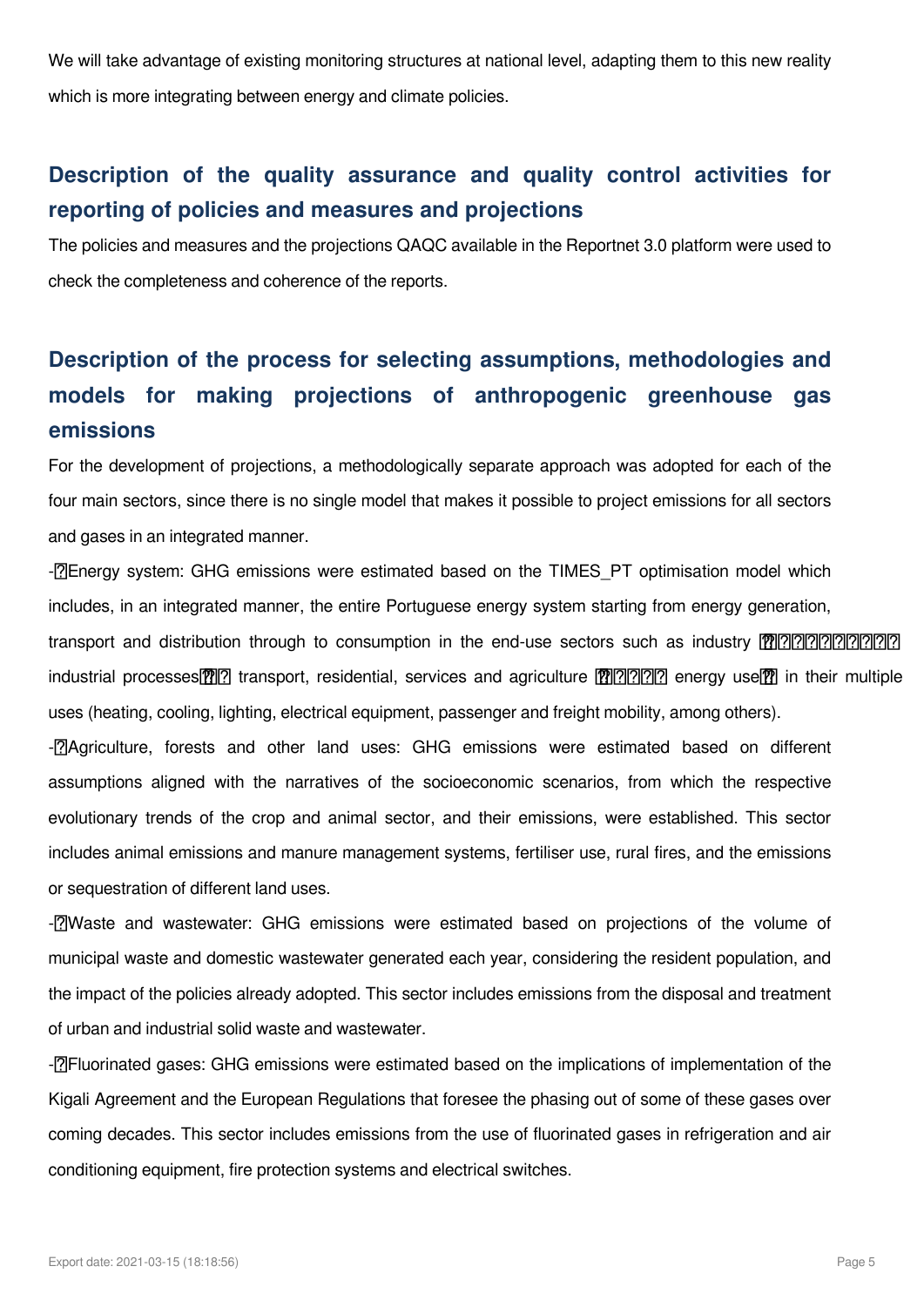Estimated GHG emissions for each sector were subsequently aggregated to calculate national total emissions.

## **Description of procedures for the official consideration and approval of the Member States national system for policies and measures and projections**

The political commitment placed on the transition to a competitive, resilient, low-carbon and circular economy, in a context of full integration with the economic growth objectives, led to the creation in 2015, of the Interministerial Commission on Air, Climate Change and the Circular Economy, in the meanwhile renamed Commission for Climate Action.

The Commission is chaired by member of the Government responsible for the environment and climate action and is integrated by the government departments of energy, spatial planning, finance, agriculture, sea, economy and innovation, transport, health, tourism, civil protection, regional development, local administration, foreign affairs and cooperation, education and science and by representatives of the regional governments of Azores and Madeira.

The Commission for Climate Action, created through the Resolution of the Council of Ministers n.º 56/2015, of 30th July, provides policy guidance on climate change and air. It is also responsible for promoting the articulation and integration of climate change policies, sectorial policies and monitor the implementation of relevant sectorial measures, programs and relevant sectorial measures, programs and actions that may be adopted, especially through the national system for policies and measures and projections (SPeM).

# **Information on relevant institutional administrative and procedural arrangements for domestic implementation of the EU's nationally determined contribution, or changes to such arrangements**

In 2010, the EU submitted a pledge to reduce its GHG emissions by 2020 by 20% compared to 1990 levels. Portugal as an EU Member State is a part of the EU 2020 emission reduction target. The implementation of this target is ensured by EU legislation adopted under the "2020 climate and energy package" \⠀㈀ ㌀ⴀ㈀ ㈀ 尩. The package introduced a clear approach to achieving the EU's 20 % reduction of total GHG emissions from 1990 levels, which is equivalent to a 14 % reduction compared to 2005 levels. This 14% reduction objective is divided between the Emission Trading System [p. ? ? ] and Effort Sharing Decision (ESD) sectors.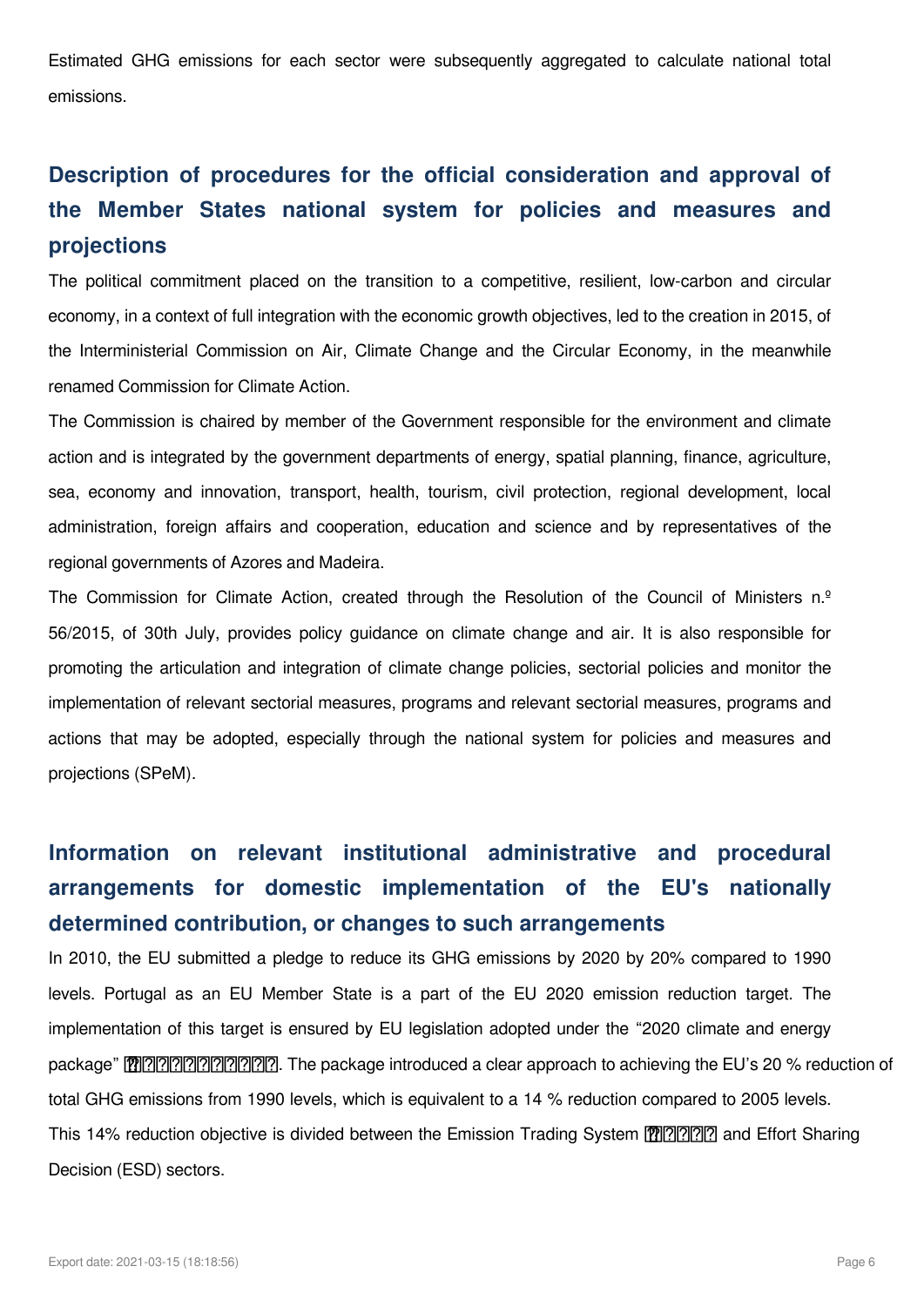While the EU ETS target is to be achieved by the EU as a whole, the ESD target was divided into national targets to be achieved individually by each Member State. Under the ESD, national emission targets for 2020 are set, expressed as percentage changes from 2005 levels. For Portugal this means a +1% target compared to 2005 levels, for 2020.

Furthermore, a 2030 target has been pledged by the EU through its Nationally Determined Contribution submitted under the Paris Agreement, and has been adopted by the EU under the 2030 Climate and Energy Framework \⠀㈀ ㈀ⴀ㈀ ㌀ 尩. The emission reduction target is a pledge to reduce emissions by at least 40% \⠀挀漀洀瀀愀爀攀搀 to 1990 levels\⤀ by 2030 \⠀爀攀挀攀渀琀氀礀 revised to be at least 55%\⤀⸀ Similarly to the 2020 target, under the new Effort Sharing Regulation <a>[
T</a>]</a> national emission targets for 2030 are set, expressed as percentage changes from 2005 levels. For Portugal this means a -17% target compared to 2005 levels. In order to achieve these targets, Portugal has maintained the main national climate policy instruments in terms of mitigation and adaptation, and approved two new main instruments, the 2050 Carbon Neutrality Roadmap and the 2030 National Energy and Climate Plan, respectively through the Council of Ministers Resolution n.<sup>o</sup> 107/2019 of 1st of July and the Council of Ministers Resolution n.<sup>o</sup> 53/2020, of 10th of July. The National System of Policies and Measures <a>[**?]</a>** <a>[<a>[3]</a> regulated by the Council of Ministers Resolution n.º 45/2016, of August 26th was maintained.

#### **Description of the stakeholder engagement undertaken in relation to the preparation of policies and measures and projections**

The policies and measures and projections were prepared during the elaboration of the National Energy and Climate Plan | . 2030 2030 2030 20 and of the 2050 Carbon Neutrality Roadmap | 门门 2050 2050 2050 20 which constitutes the Portuguese Long-Term low GHG emissions development Strategy submitted to the UNFCCC and to the European Commission.

The process of developing these energy and climate policy instruments for the next decade and for a carbon neutral future, was supported by a broad process of sectoral involvement and mobilization of the Portuguese society. This involvement occurred during the different stages of the process, from the construction of macroeconomic scenarios that served as a basis for the entire foresight and modelling exercise, allowing the collection of contributions from various institutions and national experts, and which gave rise to the three scenarios considered: working sessions dedicated to specific themes with the presence of experts from the most diverse areas, in the search for solutions to meet national goals and objectives; cycles of technical workshops and thematic events around the decarbonisation of society.